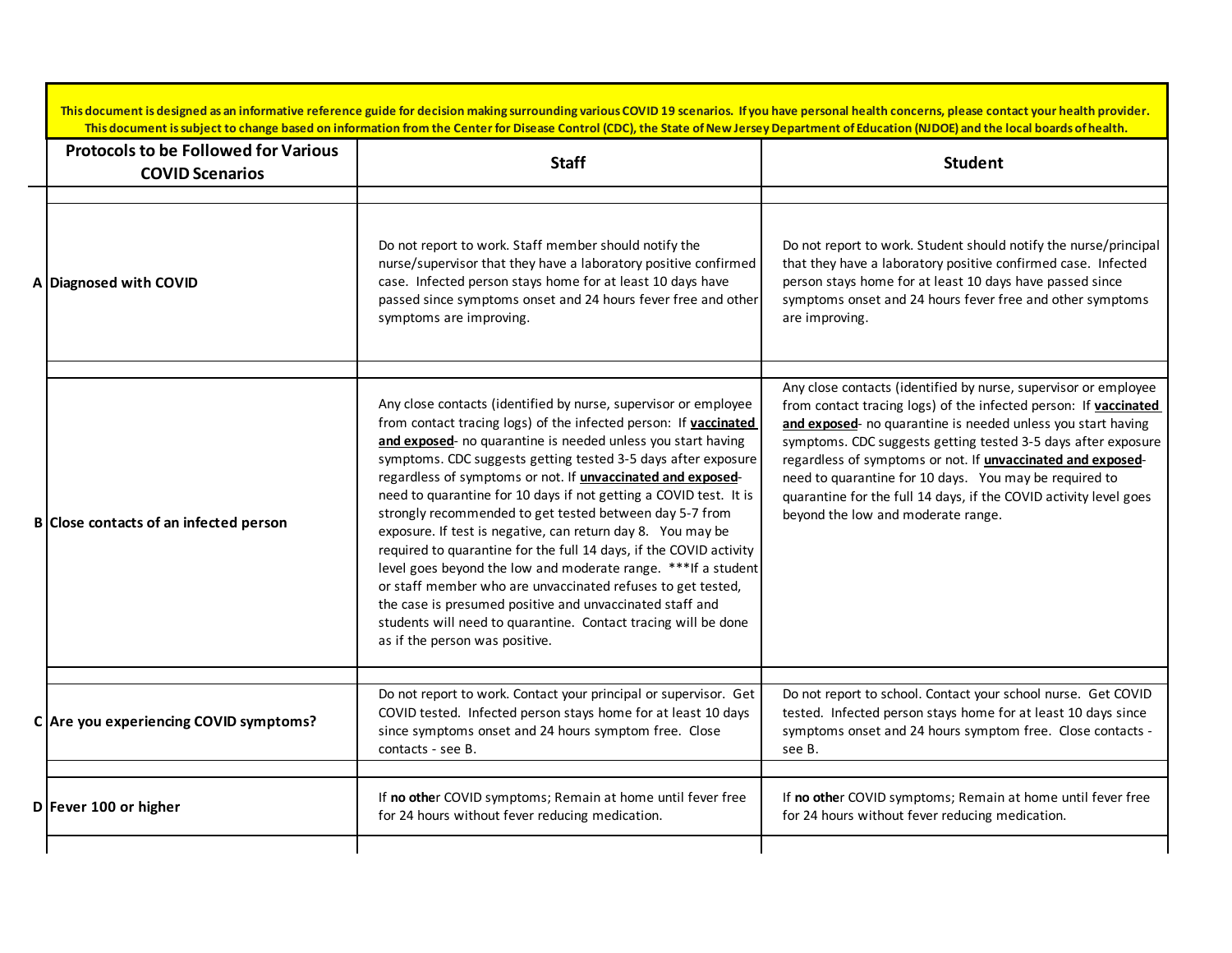|              | <b>Protocols to be Followed for Various</b><br><b>COVID Scenarios</b>                                                                                              | <b>Staff</b>                                                                                                                                                                                                                                                                                                                                                                                                                                                                                              | <b>Student</b>                                                                                                                                                                                                                                                                                                                                                                                                                                                                                            |
|--------------|--------------------------------------------------------------------------------------------------------------------------------------------------------------------|-----------------------------------------------------------------------------------------------------------------------------------------------------------------------------------------------------------------------------------------------------------------------------------------------------------------------------------------------------------------------------------------------------------------------------------------------------------------------------------------------------------|-----------------------------------------------------------------------------------------------------------------------------------------------------------------------------------------------------------------------------------------------------------------------------------------------------------------------------------------------------------------------------------------------------------------------------------------------------------------------------------------------------------|
|              | E COVID-like Symptoms but negative test                                                                                                                            | A Negative test is not necessarily an acceptable document to<br>return to work/school. Testing prior to 5 to 7 days from<br>exposure may result in a false negative so it is recommended<br>that you wait at least 5-7 days from exposure before being<br>tested. If symptoms persist even after a negative test, you may<br>need to retest to be sure you are truly negative. School nurse<br>to work with local health department to determine individual's<br>status and the need for contact tracing. | A Negative test is not necessarily an acceptable document to<br>return to work/school. Testing prior to 5 to 7 days from<br>exposure may result in a false negative so it is recommended<br>that you wait at least 5-7 days from exposure before being<br>tested. If symptoms persist even after a negative test, you may<br>need to retest to be sure you are truly negative. School nurse to<br>work with local health department to determine individual's<br>status and the need for contact tracing. |
|              | F Unvaccinated - Living with a diagnosed person                                                                                                                    | If unvaccinated, stay home until 14 days after last exposure<br>(For a household member the 14 day quarantine period begins<br>after the 10 day isolation period of the household member<br>expires - therefore could potentially be out of school district 24<br>days) and maintain social distance (at least 6 feet) from others<br>at all times; use mask and handwashing protocols; self monitor<br>for symptoms; check temperature 2x's per day; Avoid contact<br>with high-risk persons.            | If unvaccinated, stay home until 14 days after last exposure (For<br>a household member the 14 day quarantine period begins after<br>the 10 day isolation period of the household member expires -<br>therefore could potentially be out of school district 24 days) and<br>maintain social distance (at least 6 feet) from others at all<br>times; use mask and handwashing protocols; self monitor for<br>symptoms; check temperature 2x's per day; Avoid contact with<br>high-risk persons.            |
| $\mathsf{G}$ | Unvaccinated - Living with or been in close<br>proximity with a person quarantined due to<br>suspicion of having COVID and waiting for test<br>results.            | If unvaccinated, stay home for 10 days after last exposure and<br>maintain social distance (at least 6 feet) from others at all<br>times; use mask and hand washing protocols; self monitor for<br>symptoms; check temperature 2x's per day; Avoid contact with<br>high-risk persons. DO NOT report to work until test results of<br>suspected case is received and confirmed negative.                                                                                                                   | If unvaccinated, stay home for 10 days after last exposure and<br>maintain social distance (at least 6 feet) from others at all<br>times; use mask and hand washing protocols; self monitor for<br>symptoms; check temperature 2x's per day; Avoid contact with<br>high-risk persons. DO NOT report to school until test results of<br>suspected case is received and confirmed negative.                                                                                                                 |
| H            | Vaccinated - Living with or exposed to a<br>diagnosed or suspected postive case                                                                                    | Follow CDC recommended guidelines for monitoring for<br>symptoms, mask wearing, and social distancing. If become<br>symptomatic refer to A and J                                                                                                                                                                                                                                                                                                                                                          | Follow CDC recommended guidelines for monitoring for<br>symptoms, mask wearing, and social distancing. If become<br>symptomatic refer to A and J                                                                                                                                                                                                                                                                                                                                                          |
|              | Traveled/household member traveled to NJ<br>restricted location                                                                                                    | Supervisor to consider location for travel and whether or not<br>vaccinated - refer to district travel letter for details                                                                                                                                                                                                                                                                                                                                                                                 | Nurse/principal to consider location for travel and whether or<br>not vaccinated - refer to CDC guidelines for details                                                                                                                                                                                                                                                                                                                                                                                    |
| J            | Household member is quarantined due to an<br>exposure to a COVID case but household<br>member is not sick and student/staff are not<br>contacts of the COVID case. | Do not exclude from work. If household member becomes sick;<br>follow protocol for scenario F or H.                                                                                                                                                                                                                                                                                                                                                                                                       | Do not exclude from school. If household member becomes<br>sick; follow protocol for scenario F or H.                                                                                                                                                                                                                                                                                                                                                                                                     |